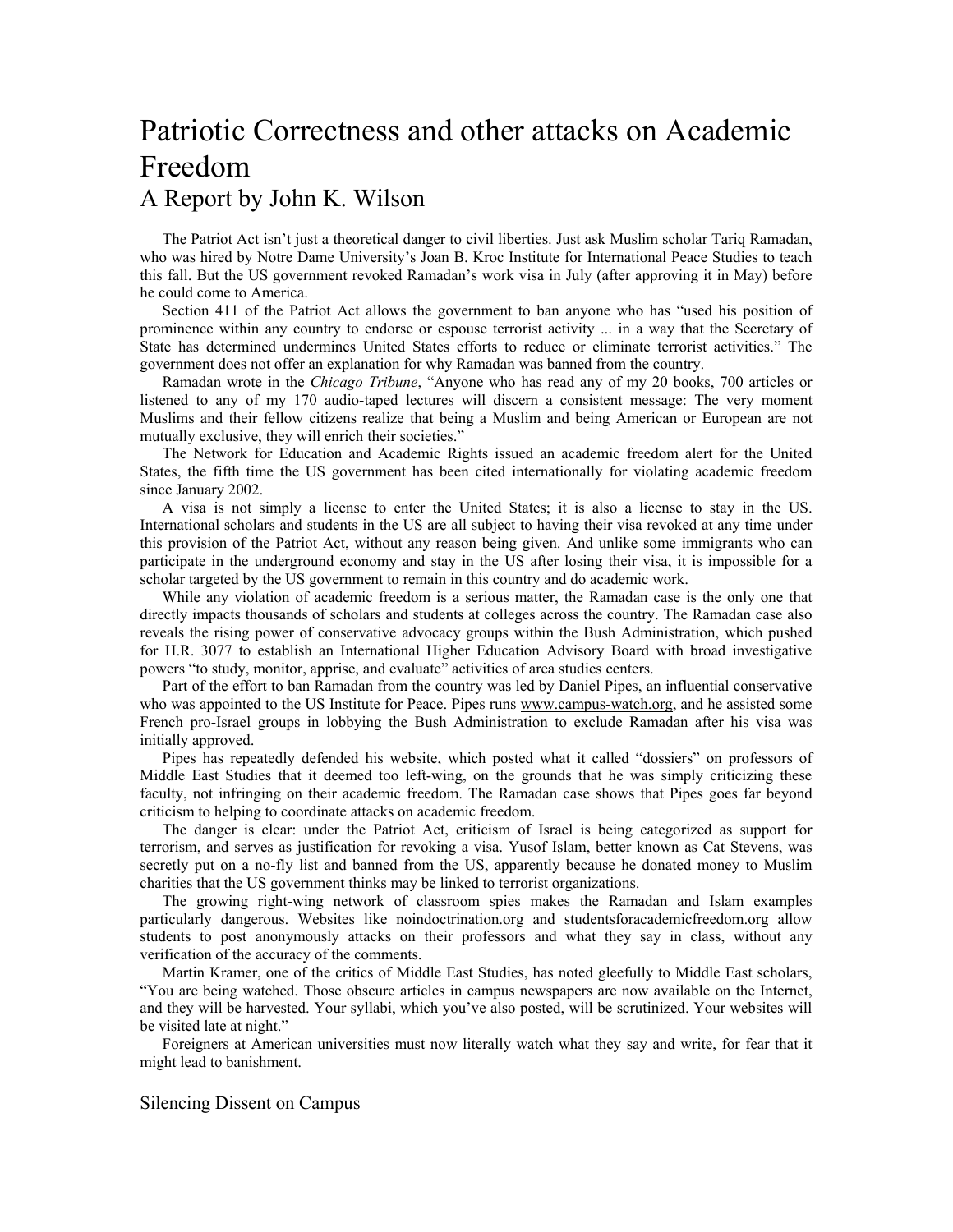One of the most alarming trends of the past year has been the firing of faculty who criticize their institutions. Shared governance means little without the right of faculty to speak openly and critically.

Penn State Altoona: tenured theater professor Nona Gerard was accused of "grave misconduct" and dismissed for criticizing colleagues and programs in her department.

Academy of Art University: creative writing instructor Jan Richman was fired after a student wrote a story full of sex and violence, and was expelled.

Cumberland College: Robert Day, an assistant professor of social work, was fired for creating a website, *wecareforcumberland.com*, which called for financial and administrative reforms at the college.

Shaw University: a student was expelled from the dorms and a professor fired for circulating a petition critical of the university president.

College of the Ozarks: Jon Davis, an assistant professor of biology, was fired for revealing that an administrator had bought his doctorate from a diploma mill.

Benedict College: two professors were fired for refusing to follow a school policy requiring 60% of the grades for freshmen be based on effort. Benedict President David Swinton accused the professors of "insubordination."

University of Southern Mississippi: two professors were summarily fired for investigating alleged resume inflation by a top administrator. In a settlement with the university, the professors are banned from criticizing the administration.

## The Politics of Controversy on Campus

Bans on political speakers or requirements for "balance" create a dangerous atmosphere for academic freedom on campus. An effort to ban Michael Moore from campus does not silence Moore; but it certainly intimidates students and faculty who may want to express similar ideas and feel that they have been prohibited from campus. Lacking Moore's outspokenness and celebrity status, these individuals are likely to remain silent.

Utah Valley State College: public outcry over a planned Oct. 20, 2004 speech on campus by Michael Moore led President William Sederburg (a former Republican state senator) to order student leaders to find a conservative speaker to "balance" Moore.

California State University at San Marcos: the president rescinded support for Moore's speech, claiming that state law compelled the university not to pay for a speaker with strong political views. After protests, Moore's speech was moved to a larger arena off campus and privately financed.

Yeshiva University: The Israel Club dis-invited Israeli Defense Forces refusnik Guy Grossman after the other speaker in a planned debate withdrew. Reportedly, the group was "under pressure from those who feared the consequences of giving an 'open forum' to a left-wing speaker."

Bucknell University: general counsel Wayne Bromfield refused to allow Congressman Pat Toomey to give an April 8, 2004 speech on campus about "civic engagement" because of a policy banning political speakers. Ralph Nader, however, was paid to give the University's commencement address because the event was scheduled before he announced plans to run for president. Toomey instead spoke nearby offcampus.

Calvin College: a student who listed an interest in gay rights in a Congressional internship application had his application sent to Barney Frank's office, but an adviser at the college told the student not to do an internship in a "homosexual environment." When David Halpern, program supervisor at the Washington Center for Internships and Academic Seminars, objected to reassigning the student based on the adviser's beliefs, Halpern was fired the next day.

Le Moyne College: in fall 2003 refused to allow a speaker from Call to Action to talk on campus, claiming that a full dialogue required an opposing speaker.

University of California at Berkeley: three students, Rachel Odes, Michael Smith and Snehal Shingavi were found guilty of "disturbing the peace" for a peaceful anti-war sit-in at Sproul Hall's front lobby. Although all criminal charges were dropped, the three students were selected for punishment by the university, not allowed to offer a defense for their actions, and convicted in absentia.

Forsyth Technical Community College: writing teacher Elizabeth Ito was fired for spending 10 minutes in a class criticizing the war in Iraq in Spring 2003, and refusing to promise never to mention the war in class again.